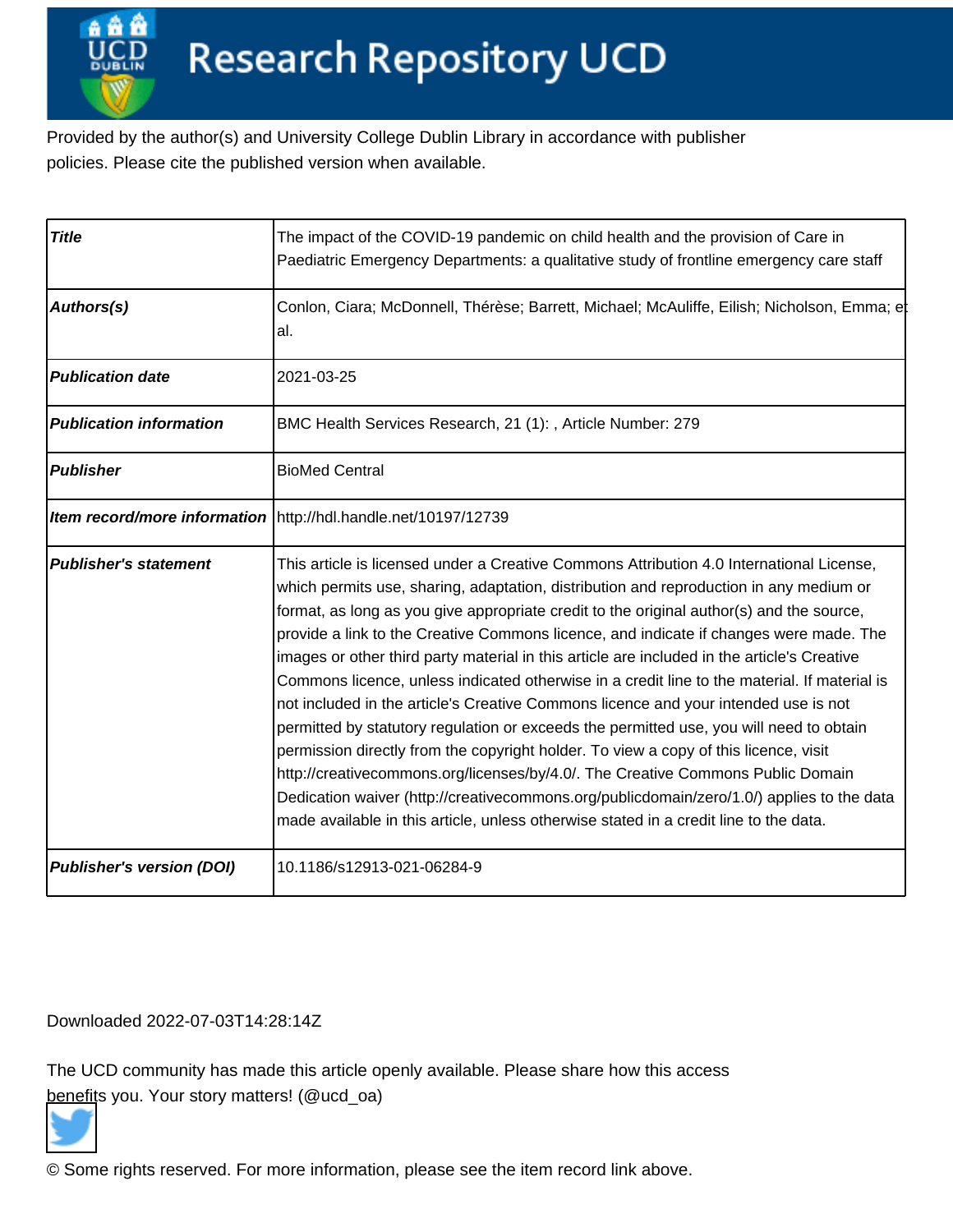# **RESEARCH ARTICLE Example 2014 12:30 The Contract of Contract ACCESS**

The impact of the COVID-19 pandemic on child health and the provision of Care in Paediatric Emergency Departments: a qualitative study of frontline emergency care staff

Ciara Conlon<sup>1</sup>, Thérèse McDonnell<sup>1</sup>, Michael Barrett<sup>2</sup>, Fergal Cummins<sup>3</sup>, Conor Deasy<sup>4</sup>, Conor Hensey<sup>5</sup> , Eilish McAuliffe<sup>1</sup> and Emma Nicholson<sup>1\*</sup>

# Abstract

**Background:** The COVID-19 pandemic and subsequent public health quidance to reduce the spread of the disease have wide-reaching implications for children's health and wellbeing. Furthermore, paediatric emergency departments (EDs) have rapidly adapted provision of care in response to the pandemic. This qualitative study utilized insight from multidisciplinary frontline staff to understand 1) the changes in paediatric emergency healthcare utilization during COVID-19 2) the experiences of working within the restructured health system.

Methods: Fifteen semi-structured interviews were conducted with frontline staff working in two paediatric EDs and two mixed adult and children EDs. Participants included emergency medicine clinicians ( $n = 5$ ), nursing managerial staff  $(n = 6)$ , social workers  $(n = 2)$  and nursing staff  $(n = 2)$ . Thematic Analysis (TA) was applied to the data to identify key themes.

Results: The pandemic and public health restrictions have had an adverse impact on children's health and psychosocial wellbeing, compounded by difficulty in accessing primary and community services. The impact may have been more acute for children with disabilities and chronic health conditions and has raised child protection issues for vulnerable children. EDs have shown innovation and agility in the structural and operational changes they have implemented to continue to deliver care to children, however resource limitations and other challenges must be addressed to ensure high quality care delivery and protect the wellbeing of those tasked with delivering this care.

(Continued on next page)

\* Correspondence: [emma.nicholson@ucd.ie](mailto:emma.nicholson@ucd.ie)<br><sup>1</sup>UCD Centre for Interdisciplinary Research Education and Innovation in Health Systems, UCD School of Nursing, Midwifery & Health Systems, University College Dublin, Dublin, Ireland

Full list of author information is available at the end of the article



© The Author(s), 2021 **Open Access** This article is licensed under a Creative Commons Attribution 4.0 International License,



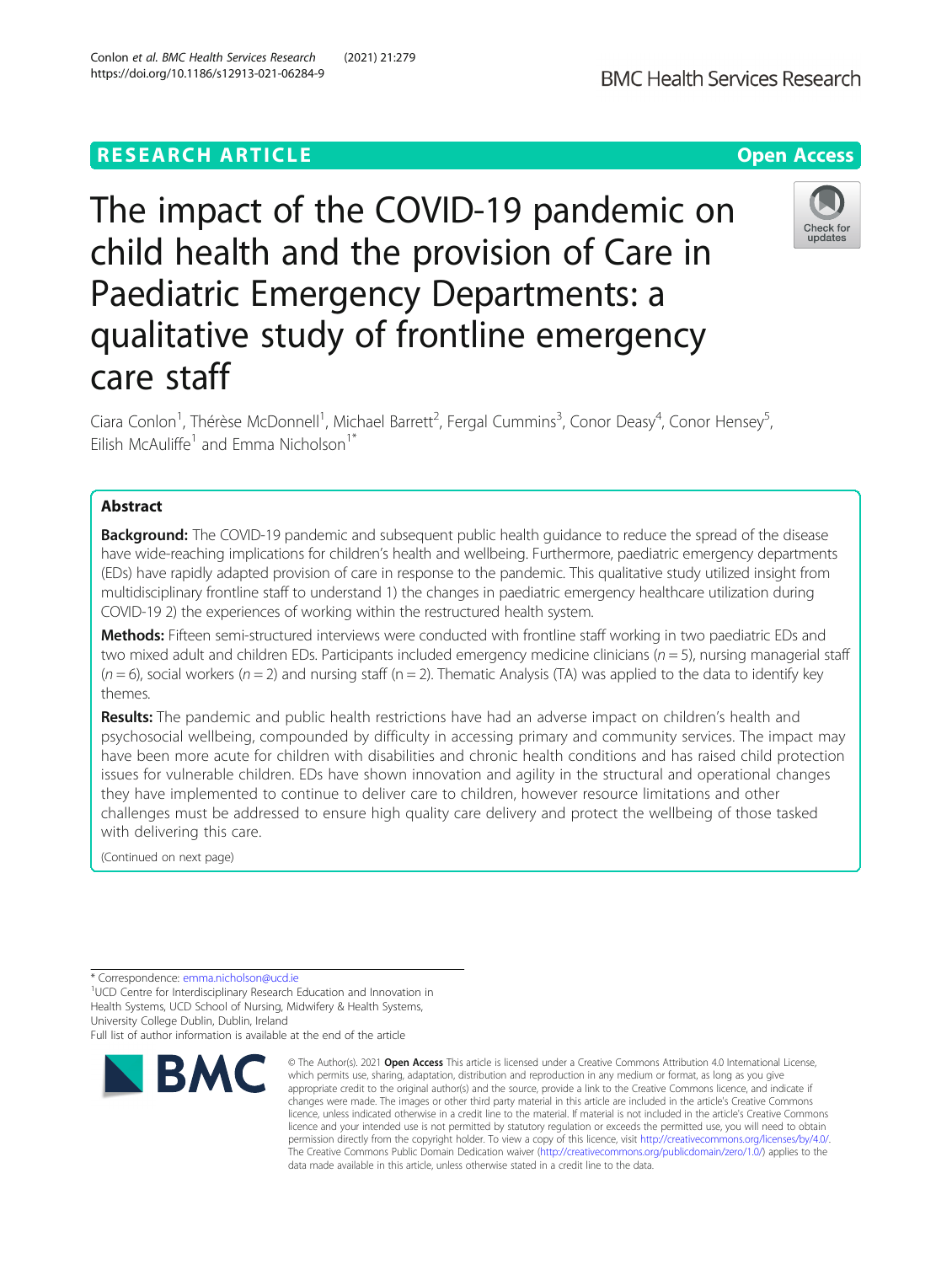### (Continued from previous page)

**Conclusions:** The spread of COVID-19 and subsequent policies to address the pandemic has had wide-reaching implications for children's health and wellbeing. The interruption to health and social care services is manifesting in myriad ways in the ED, such as a rise in psychosocial presentations. As the pandemic continues to progress, policy makers and service providers must ensure the continued provision of essential health and social services, including targeted responses for those with existing conditions.

Keywords: COVID-19, Public health restrictions, Paediatric emergency medicine, psychosocial, mental health

### Introduction

The Emergency Department acts as a gateway to the health and social care system for many children, while also providing critical care when other services are overburdened. As the COVID-19 pandemic progressed across the globe, changes in patterns of paediatric attendances at the ED indicated the pandemic was impacting children's access to healthcare. A substantial reduction in paediatric emergency care utilization followed public health measures aimed at halting the spread of the virus, including school closures and restrictions on movement and social interactions. This has raised concerns regarding potential delays in seeking healthcare [1, 2], and increased rates of morbidity and mortality due to delayed presentations have been reported [3–5]. In Italy, paediatric presentations reduced by 73–88% compared to the previous two years [5], while in Ireland paediatric attendances fell by 46% between March and May 2020, compared to the same period in 2019 and 2018 [6]. Some studies have examined the scale of delayed presentations [7, 8], with one study finding that 32% of paediatricians working in EDs and Paediatric Assessment Units in Ireland and the UK observed delayed presentations during the initial phase of the pandemic [8]. Lower attendance rates have been attributed to reduced infectious diseases and injuries due to public health measures implemented. Furthermore, parental hesitancy to attend hospitals due to fear of COVID-19 and a misinterpretation of public health messaging may have also contributed to reduced presentations [9].

The COVID-19 pandemic has psychosocial implications for children, who may be affected in multifaceted ways on an individual, familial and community level [10], with evidence suggesting that quarantine conditions have adversely impacted children's mental health [11]. The disruption to educational, social and recreational activities removed children from peer networks and social interaction, which may cultivate social isolation [12]. The disruption of schools and community services, often a safety net for children, may further leave children vulnerable, particularly those at heightened risk of neglect [1]. Furthermore, children with pre-existing behavioural conditions, such as autism, and those who rely on specialist or community delivered health services, may be disproportionally affected by not having their needs met [11, 13].

Health care systems have rapidly implemented protocols, redeployed staff and redistributed resources to create adequate capacity to deal with the expected surge in demand [14, 15]. As children are by and large asymptomatic and mortality rare  $[16]$ , the pandemic is manifesting as a logistical, rather than clinical, challenge for PEDs [1, 14]. EDs often act as a point of entry for hospitals, therefore a robust and rapid response is crucial to ensure appropriate management of patients and infection control [2, 14]. As the pandemic progressed, it was expected to present additional challenges to healthcare systems due to the onset of the winter season, as well as schools remaining open in some jurisdictions. Moreover, in contrast to the first wave of COVID-19, health systems are trying to maintain facilitation of routine non-COVID-19 care. Documenting the response of PEDs to the pandemic can provide learning for health systems and policymakers for future healthcare planning and policy [14].

A number of studies have documented the changes to paediatric emergency healthcare, however to the best of our knowledge, no qualitative study has been undertaken to examine and contextualise these changes further. Furthermore, there is limited understanding as to how PEDs and the staff working there have adapted the provision of care during COVID-19. This qualitative study will provide rich data from the perspective of multidisciplinary frontline staff delivering care to paediatric patients in the ED in order to apprehend the already documented changes in presentations, as well as to understand the experience of working under the restructured health system in paediatric ED's in Ireland.

#### Methods

This study is part of a wider project looking at paediatric emergency healthcare utilization during COVID-19 in Ireland [17]. The main aim of this qualitative study was to utilize the perspective of ED staff to 1) understand changes to paediatric emergency healthcare utilization 2) understand the experiences of working within the restructured health system from the perspective of frontline staff. Qualitative methodology was chosen as it elicits rich data and detailed insights of the phenomenon at hand [18].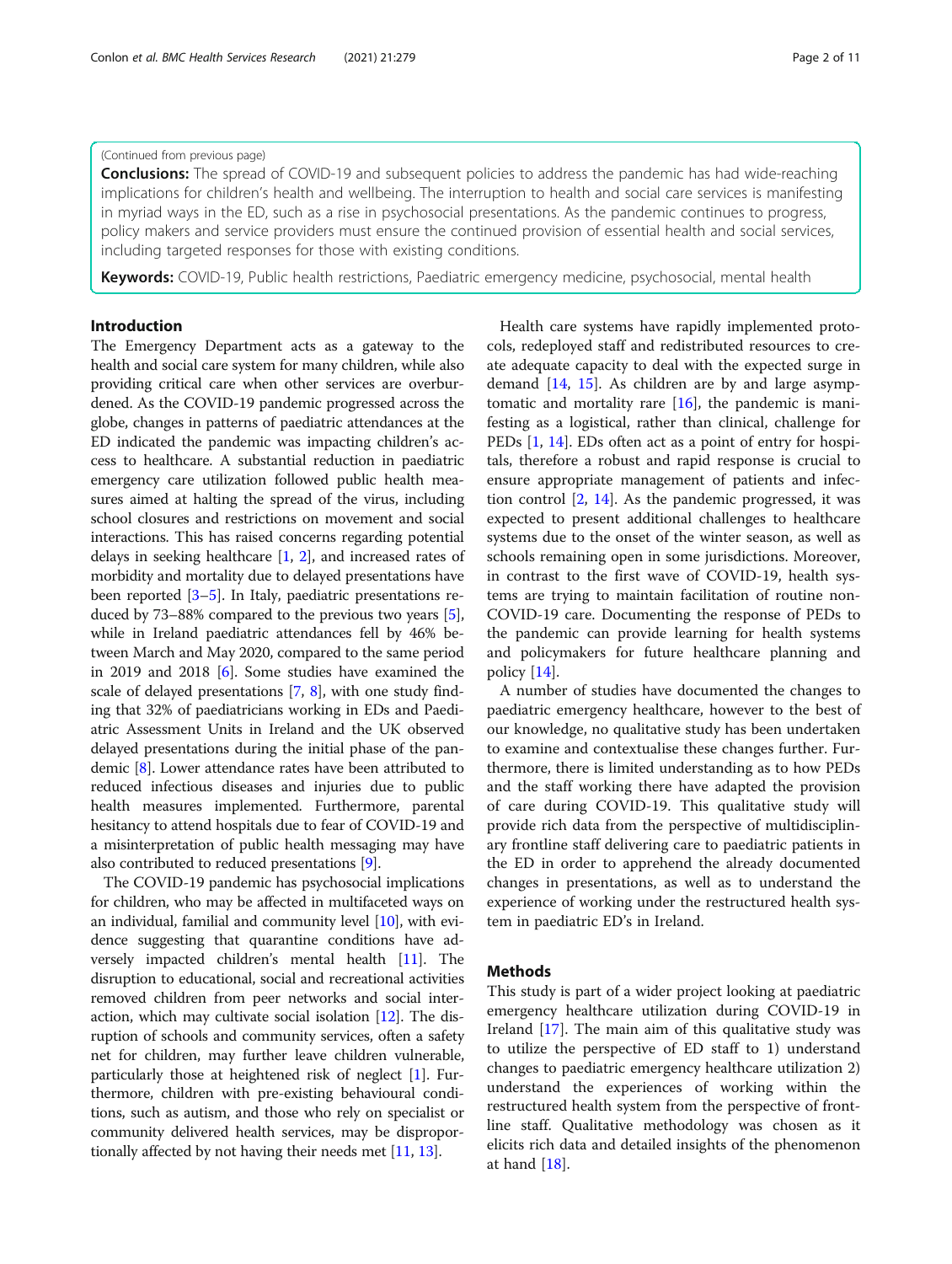### Recruitment

Frontline emergency medicine staff working in four hospitals in total: two paediatric EDs and two mixed adult/paediatric EDs were recruited through convenience sampling. Their contact information was provided to the researcher, who in turn provided them with further information on the study and obtained written consent.

### Data Collection & Analysis

Interviews were carried out by one researcher (CC) remotely through phone or video call between August and October 2020. Eighteen potential participants were identified, three of whom were ineligible as they did not work in an ED during COVID-19. The interviews were semi-structured, conducted in line with an interview schedule developed with input from research collaborators working in clinical settings (see supplementary material). Interviews were recorded and transcribed into Microsoft Word.

Thematic Analysis (TA) was utilized, which is a widely used, flexible method and provides researchers with a systematic process to identify and analyse themes to create an analytical narrative of the data collected using NVivo<sup>™</sup> software [19]. This began with familiarisation, followed by a recursive coding process as outlined by Braun and Clarke (2012). One researcher (CC) carried out the analysis, with 40% of interviews double coded (GO'D) to ensure consistency and methodological rigor in the interpretation of the data. Initial codes were generated, followed by clustering and collapsing codes to create theoretical themes. A reviewing process, involving discussion with all authors, was then carried out to ensure the themes represented patterned and shared meaning with relevance to the research question at hand [19].

### Ethics

Ethical approval was obtained from the COVID-19 National Research Ethics Committee (NREC) in Ireland (ref: 20-NREC-COV-034).

### Results

Participants ( $N = 15$ ) included emergency medicine clinicians (EMC)  $(n = 5)$ , nursing managerial staff (NMS)  $(n = 6)$ , medical social workers (MSW)  $(n = 2)$  and nursing staff  $(NS)$   $(n = 2)$ . Ten participants worked in paediatric only hospitals, while five were based in joint adult/ paediatric hospitals. The majority ( $n = 13$ ) of participants were female. Seven main themes were identified, as outlined in Fig. 1.

### Attendance patterns

# Declines, delays and avoidance: changing Paediatric presentations

### Decline & Changing Nature of presentations

Clinicians noted attendances "absolutely dropped" initially, however attendance began to steadily increase over the summer months. The "bread and butter" of paediatric presentations such as infectious diseases, viral illnesses and gastroenteritis cases notably decreased, while presentations relating to injuries and accidents, such as household injuries and accidental ingestions, decreased. The implementation of remote consultations in primary care was highlighted as changing the nature and quality of some referrals, as the absence of a physical assessment led to some patients who would typically be treated in general practice being referred to the ED, having a "ripple" effect on EDs:

"we ended up seeing them in the A&E department which was something we probably wouldn't have had to if they had done a full assessment in the GP surgery" [Participant 1, Female MSW]

### Delaying attendance

Delayed presentations to the ED were observed by all clinicians, particularly early in the pandemic. These delays occurred due to parental concerns and perceptions of the effect of the pandemic on the health system. Clinicians relayed incidents whereby children presented with more progressed or critical illnesses, such as diabetes ketoacidosis, malignancies, pneumonia, and meningitis: "there was definitely a sense that we were seeing sicker children" [P10, Male EMC]. In a small number of instances, this led to prolonged treatment or worsened outcomes for children, which clinicians stressed that while uncommon, it was a concerning phenomenon. In one instance, a child who had displayed concerning symptoms for a number of days before attending was diagnosed as having suffered a stroke, which the clinician thought could have been managed better if treated earlier:

"that was delayed presentation as in the management of his care you know, could have been less severe had he presented earlier" [P14, Female NS]

The child's parent had outlined their concerns in presenting due to the risk of contracting COVID-19 and passing it to a high-risk elderly grandparent living in the same household. In another case, a clinician described a patient who had been unwell for two weeks before presenting, leading to an ICU transfer, again due to parental fears of contracting COVID-19.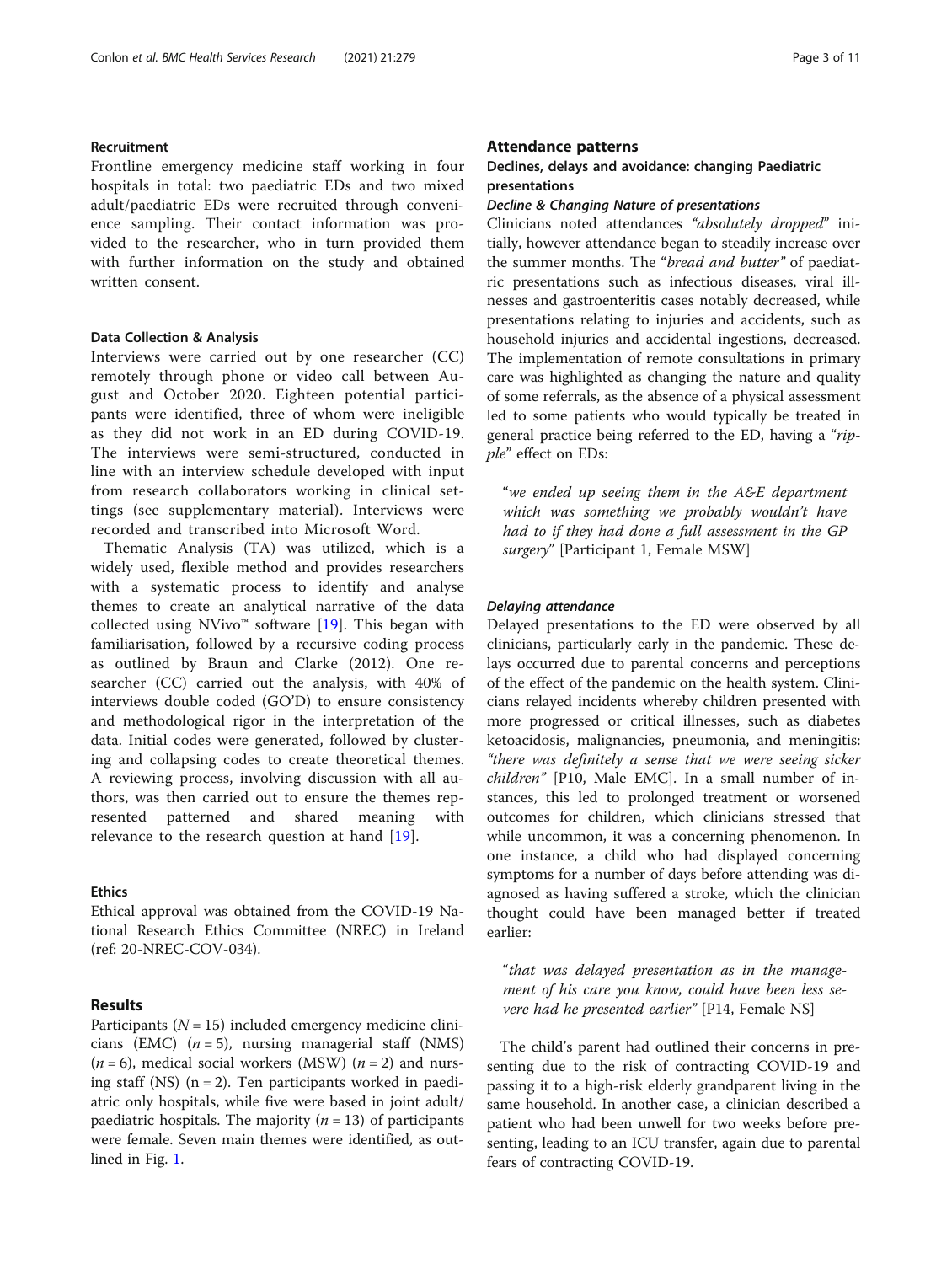

# Avoidance in children with chronic conditions

Children with complex needs and chronic conditions were identified as a cohort that were presenting less, which was understood to be due to families decision to "cocoon" at home: "They were trying to stay away with their co-morbidities" [P5, Female NMS]. One clinician, who works with children with disabilities in a volunteer capacity, stated families were very reluctant to allow support services into the home due to fear of infection. Concerns were expressed for families left with very little support who would normally rely on services to provide them with care and respite, particularly children requiring a high level of complex care.

"I know everybody was housebound, but these are parents with you know, very high, having children with very high needs that they kind of weren't

receiving the supports that they probably needed" [P13, Male EMC]

However, clinicians also highlighted alternative pathways to care implemented, such as telehealth consultations and virtual clinics, providing access to medical support which may have mitigated the need to present to the ED.

# Parental concerns: contagion and messaging Fear of COVID-19

According to clinicians, parents displayed high levels of reluctance to attend the ED, predominantly driven by a fear of contracting COVID-19; as one clinician put it, they "saw the hospital as a place of you know, risk of contracting COVID" [P10, Male EMC]. These concerns were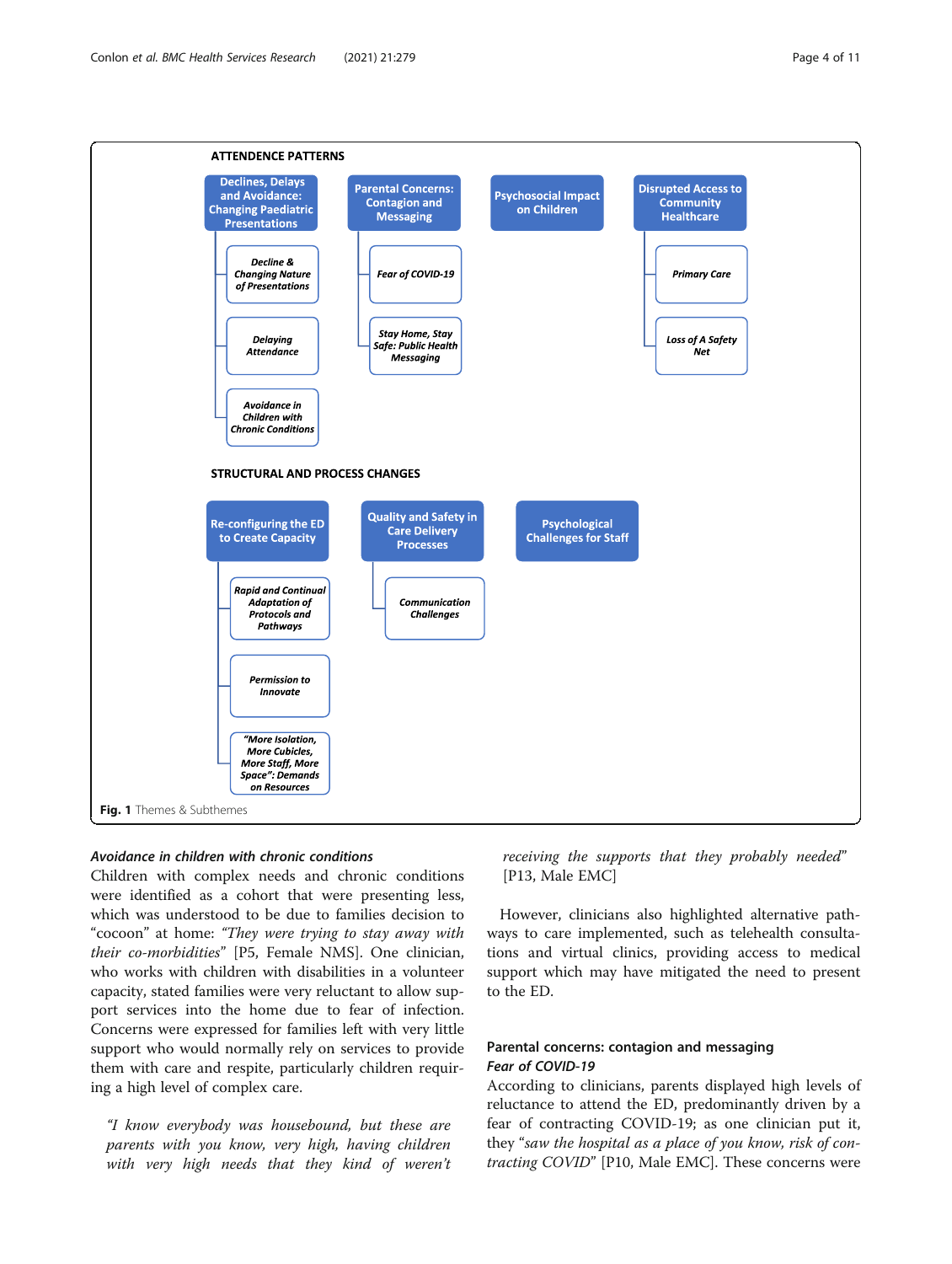cited when explaining the reason for delayed presentations.

"they felt they would have presented a bit sooner that they didn't want to come to a department where they could have had a risk of COVID" [P8, Female NMS]

In the beginning of the pandemic, parents rang EDs "non-stop" to enquire about the presence of COVID-19 in the hospital. Many clinicians sensed that parents were weighing up the risk of attending the ED against the severity of the child's illness, and were more inclined to "wait and see" by managing the illness at home:

"they were pushing their own boundaries and were allowing themselves a little bit more risk or their perception of risk before seeking medical advice because probably the perceived risk of a well child with a temperature was less than the perceived risk of coming here and being exposed to COVID-19" [P10, Male EMC]

Parents were anxious to socially distance from other patients, and as spatial limitations often led to difficulty in implementing social distancing, parents would often wait outside the building. Clinicians explained that parents were unaware of the infection control measures put in place, such as streaming and triaging for COVID-19, but reacted positively and felt reassured when observing the measures implemented:

"I think most of them were very reassured when they came in because they were told no, we had a separate COVID streaming area." [P9, Female EMC]

#### Stay home, stay safe: public health messaging

As cases of COVID-19 first began to increase in Ireland, authorities introduced restrictions on movement and issued public health advice instructing people to stay at home. The initial drop in ED attendances coincided with this messaging and a number of clinicians felt parents may have believed they should not attend hospitals, particularly for issues that parents perceived to be not absolutely urgent:

"it was like everybody was being told do not attend your ED, do not attend your ED, do not attend your ED" [P4, Female NMS]

"parents were less inclined to present maybe with the normal bits and pieces because they were told to cocoon and stay at home" [P9, Female EMC]

One clinician felt the strength of the message to "stay home, stay safe" was quite effective, and some parents were unwilling to go against this in case they put their child at risk:

"I think because the governments message was so good initially of stay home stay safe, it really was gosh if we break that, could he really be at risk of picking up COVID and dying" [P2, Female NMS]

Another clinician relayed an interaction with a parent who misinterpreted the government message to stay home as including being unable to travel to the hospital:

"she fully believed that if she was stopped by the guards [police] on the road that they would tell her to turn back" [P11, Female MSW]

Media depictions of "front line staff being to the pin of their collar" [P13, Male EMC], may have impacted parents decision to present as they believed hospitals to be overwhelmed with COVID-19 patients. Parents were extending apologies to staff about their attendance:

"we didn't want to come in, you know we didn't want to, we knew you were busy" [P13, Male EMC]

Parents were citing their awareness of health system capacity as a reason for delaying presenting, such as the case of one child who presented many days after suffering a serious laceration:

"The mum was reluctant because she said she thought we'd be out the doors with sick children, so she didn't want to be just turning up with a cut  $$ which wasn't really a cut at all, it was quite a serious injury" [P15, Female NS]

Clinicians pointed to the need for a public communication strategy aimed at reassuring parents of both the infection control measures in EDs, as well as to promote the message that EDs are fully operational, which could alleviate parental concerns and prevent delayed attendance or avoidance:

"I think if we can..[]..present to the public that we're open..[]..if you need to come to hospital we're ready to help you but we have these measures in place to keep it as safe as possible" [P11, Female MSW]

#### Psychosocial impact on children

Children's mental health and wellbeing appears to have been impacted by the pandemic, which manifested in a reported rise in presentations relating to psychosocial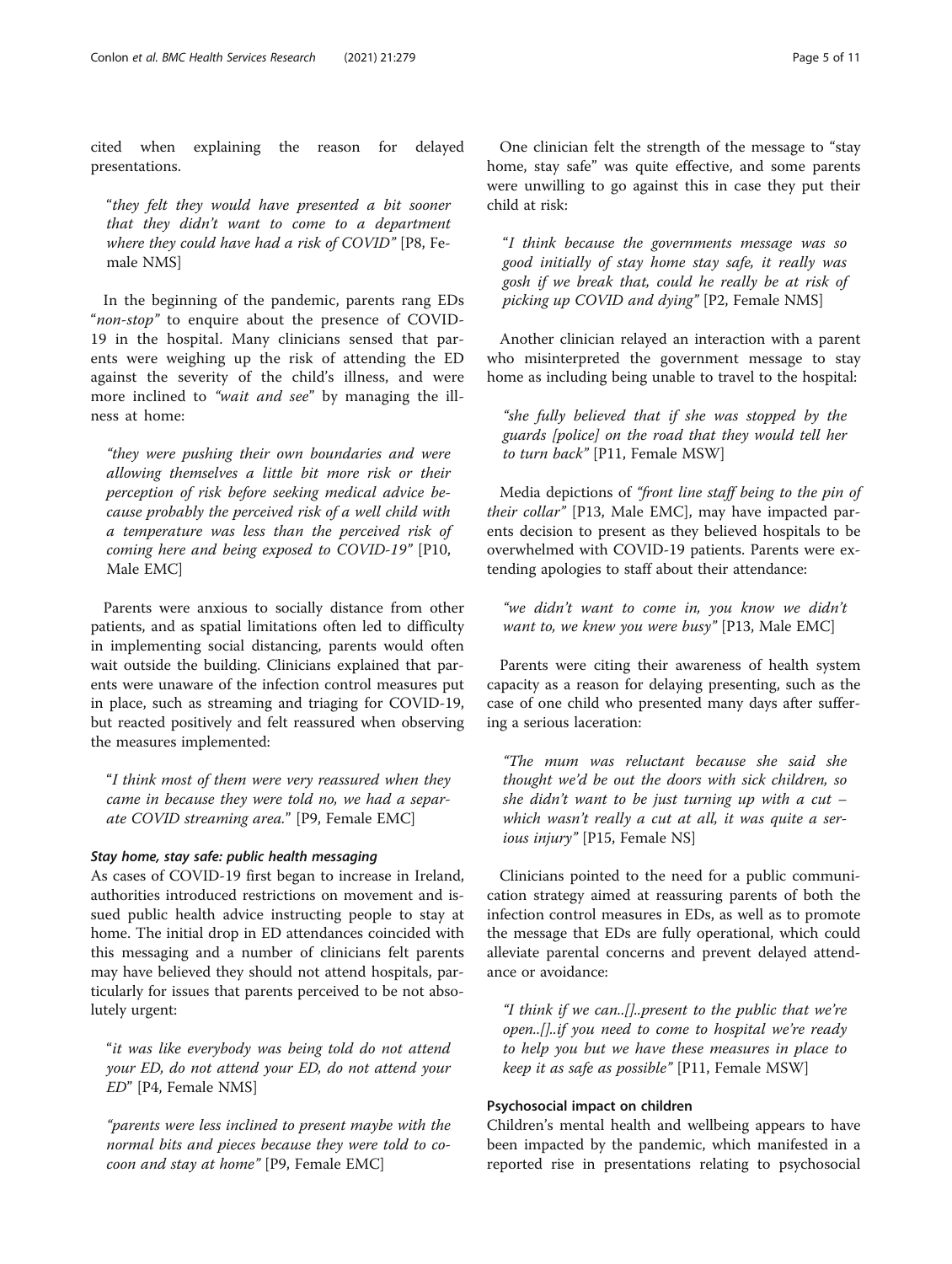issues, both in those with existing mental health conditions and first time presentations. This was particularly evident in the summer months. Children presenting for other reasons were also raising anxiety related issues with staff. Clinicians further recounted an increase in teenagers presenting with alcohol ingestion, incidents of self-harm, eating disorders and general anxiety:

"I think the main group that has been struggling hugely here has been kind of teens really, early teens," [P11, Female MSW]

Cases of younger children presenting with anxiety and panic attacks was also highlighted:

"9, 8-year-olds who shouldn't really be anxious about things like this but come with severe anxiety and panic attacks" [P6, Female EMC]

COVID-19 related anxiety, which in some instances exasperated existing conditions such as Obsessive-Compulsive Disorder (OCD), was also evident. Children held fears about the effect of COVID-19, voicing concerns about family members dying. A number of clinicians cited the closure of schools, social isolation and lack of routine as compounding children's anxiety and psychological wellbeing, and the disruption of mental health services in the community leading to families presenting in crisis, having gone beyond their ability to cope.

## Disrupted access to community healthcare Primary care

It became apparent to some clinicians that parents were having difficulty in accessing GP care, as parents reported being unable to secure an appointment, thus leaving them with little option but to attend the ED.

"So, they [parents] would say like, 'You know, I really didn't want to come, I was trying to get a GP appointment but they're maybe just doing virtual clinics or whatever, so they told me to come along" [P11, Female MSW]

With regard to public health, difficulties in maintaining infant's vaccination schedule was raised by one clinician who triaged patients, which parents explained as due to either an inability to secure an appointment with the GP or fear of attending the service. Those with newborn babies were also impacted by the suspension of public health nurse visits and some presented due to struggles with colic and feeding issues, compounded by not being able to rely on wider family or peer support networks:

"These parents were first time parents, you know, they didn't have the public health nurse they didn't have the support, that they often came in and they were very, you could see they were very vulnerable" [P8, Female NMS]

Restrictions on the delivery of primary and community health services left parents without what one clinician described as "normal systems and supports" [P13, Male EMC], and the effect of this was manifesting in the ED.

### Loss of a safety net

Clinicians pointed to the closure of schools and suspension or restricted access to other community-based services, activities and supports, such as afterschool activities, and crucially, mental health services as impacting children's health and wellbeing throughout the lockdown. One clinician explained how they treated a number of patients presenting with self-harm who were attending Child and Adolescent Mental Health Services (CAMHS) before the pandemic but were no longer attending:

"It seemed like a lot of girls hadn't been in contact with them since February, the CAMHS, the mental health services teams or they weren't getting appointments. And they were falling through the net" [P14, Female NS]

Another clinician expressed concern for children with neurodevelopmental disabilities such as autism, who were no longer attending specialist schools and other community supports:

"so a few children with autism and because the specialist schools provide them with such a routine and provide the family with support there was a number of incidences of children and families actually coming in in crisis with behaviour that had escalated beyond the point they were able to control and beyond the point of them being able to cope" [P13, Male EMC]

Clinicians also drew attention to children from more vulnerable backgrounds who they felt were at heightened risk during this period due to the lack of the safety net provided by schools and other community services by picking up on issues and linking families in with supports:

"Some kids that we are getting because the school isn't picking up on certain little things that should be addressed" [P6, Female EMC]

One clinician felt some children had "slipped through the net" [P14, Female NS] due to being isolated, out of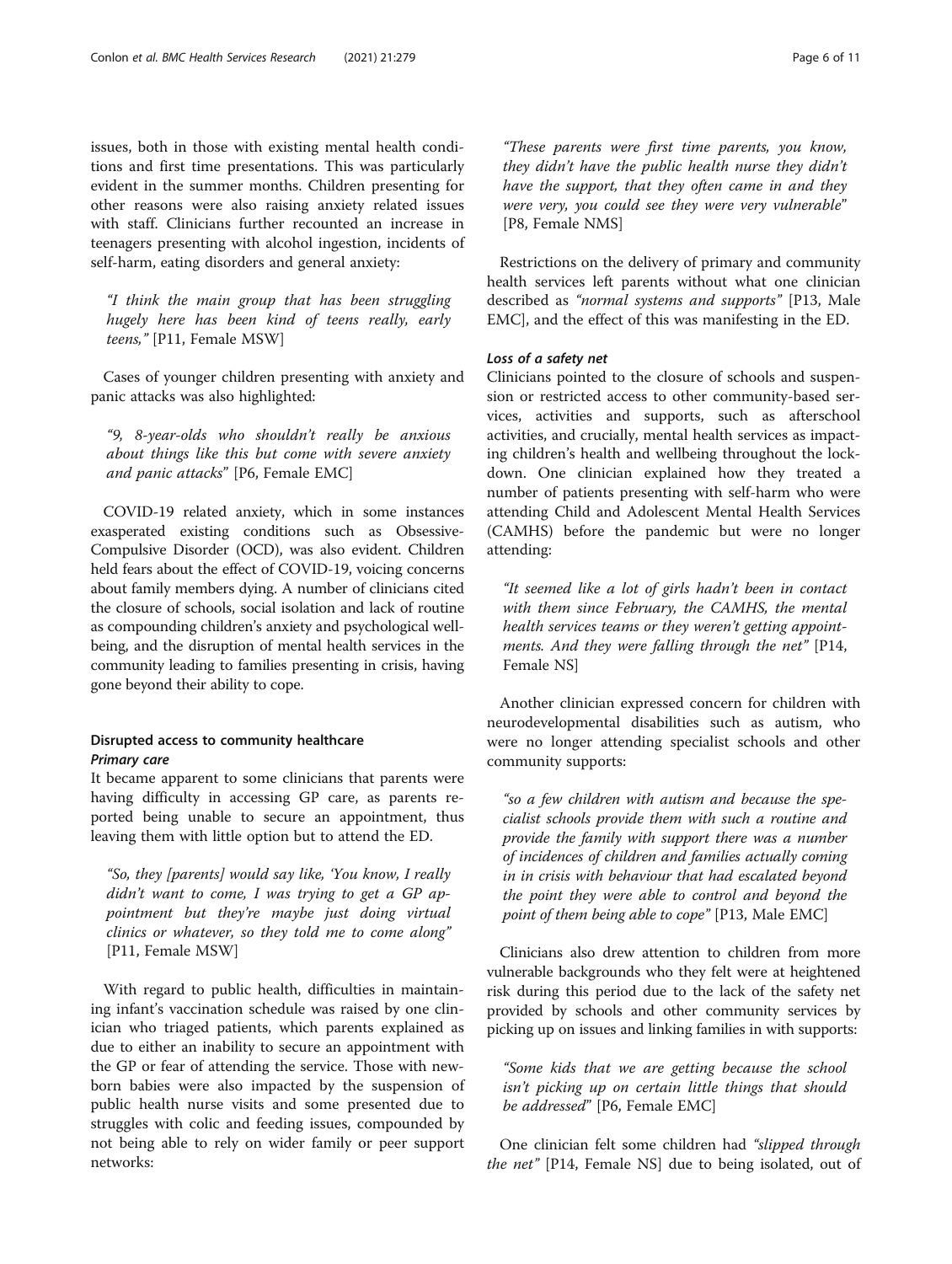school and out of sight of teachers who would normally be in a position to recognise signs.

# Structural and process changes Re-configuring the ED to create capacity Rapid and continual adaptation of protocols and pathways

"In the space of about maybe four or five days, they had to completely re-jig the whole department, redesign the whole department, re-design rosters, redesign our own way of working" [P9, Female EMC]

As evident in the above statement, the operational changes undertaken in EDs in March 2020 were significant and rapid. The implementation of new protocols and measures was portrayed as iterative, with one clinician explaining the process mapping was like "shifting sands". As EDs act as the front door of hospitals, increasing isolation capacity was crucial to preventing COVID-19 transmission. Infrastructures were re-fashioned to facilitate this, with structures to separate patients constructed. All sites strengthened triage systems to stream suspected COVID--19 cases to zoned areas. This involved acquiring additional space within the hospital, splitting ED footprint over two or three different areas, creating staffing and resource implications. Challenges in managing different sites arose, with management staff describing how they had to ensure all areas were monitored, "juggling" staff to ensure safety and high-quality care delivery:

"two different resuses [sic] in two different areas in the department, so that is a challenge for staff you know trying to get the skill mix to ensure you have staff looking after the patient who has resus experience and paediatric experience" [P8, Female NMS]

### Permission to innovate

The re-configuring of the ED both spatially and operationally was depicted in positive terms. Clinicians viewed the changes as innovative and adaptive, with teams pushed to think outside the box, invoking a sense of "comradery", "collaborative" and "adaptive" leadership. Clinicians welcomed the additional isolation capacity and strengthened infection prevention and control measures. As funding was provided and greater support from management given, it was viewed as a window of opportunity to improve and enhance the infrastructural space:

"people are really really trying to think of ways we can improve things which everyone always does but this is an actual, you know we are allowed to do this now" [P5, Female NMS]

Nonetheless, difficulties were encountered, particularly early on due to changing criteria around personal protective equipment (PPE). This generated stress

among staff and posed a challenge for those in leadership roles tasked with communicating changes:

"The messaging at the start was very mixed and I think the staff found that very frustrating from day to day." [P9, Female EMC]

The introduction of PPE and increased need for infection control changed how care was delivered. Wearing PPE had implications for clinical interaction, the donning and doffing of which is an arduous process that increased non-clinical time: "it makes everything longer, and everything takes more time now" [P15, Female NS].

In an effort to minimize wearing full PPE, reducing exposure and time spent with patients, clinicians clustered care delivery:

"we are trying to put all our care into a little care package [] I'm clustering my care so I'm not going in four or five times" [P2, Female NMS]

In one hospital, the Paediatric ED obtained a number of single occupancy rooms which provided isolation capacity in another section of the hospital. In order to facilitate clustered care, staff created "grab bags" that contained all necessary intervention procedural equipment, eliminating the need to collect items from different areas. Furthermore, rather than having a dedicated resuscitation area, they created a portable "resus trolley" which could be easily transported, reducing movement and potential virus transmission. Once again, this highlights the agility with which departments could reconfigure care delivery in response to the pandemic.

# "More Isolation, More Cubicles, More Staff, More Space": demands on resources

Clinicians felt the pandemic magnified the prevalent resource limitations they faced within the health system: "It just laid bare the deficiencies and inefficiencies that were already there" [P13, Male EMC]. The expanded footprint of the ED, new streaming processes, and higher infection control measures created greater demand on staffing levels, compounded by the need for staff to selfisolate if they displayed symptoms and being unable to attend work. While funding was provided for additional staff, recruitment was a "struggle", leaving departments facing shortages of staff, and fears were expressed about the implications on patient safety. Even with the obtained space, capacity was reduced and with attendances increasing, the capacity to operate during winter was questioned: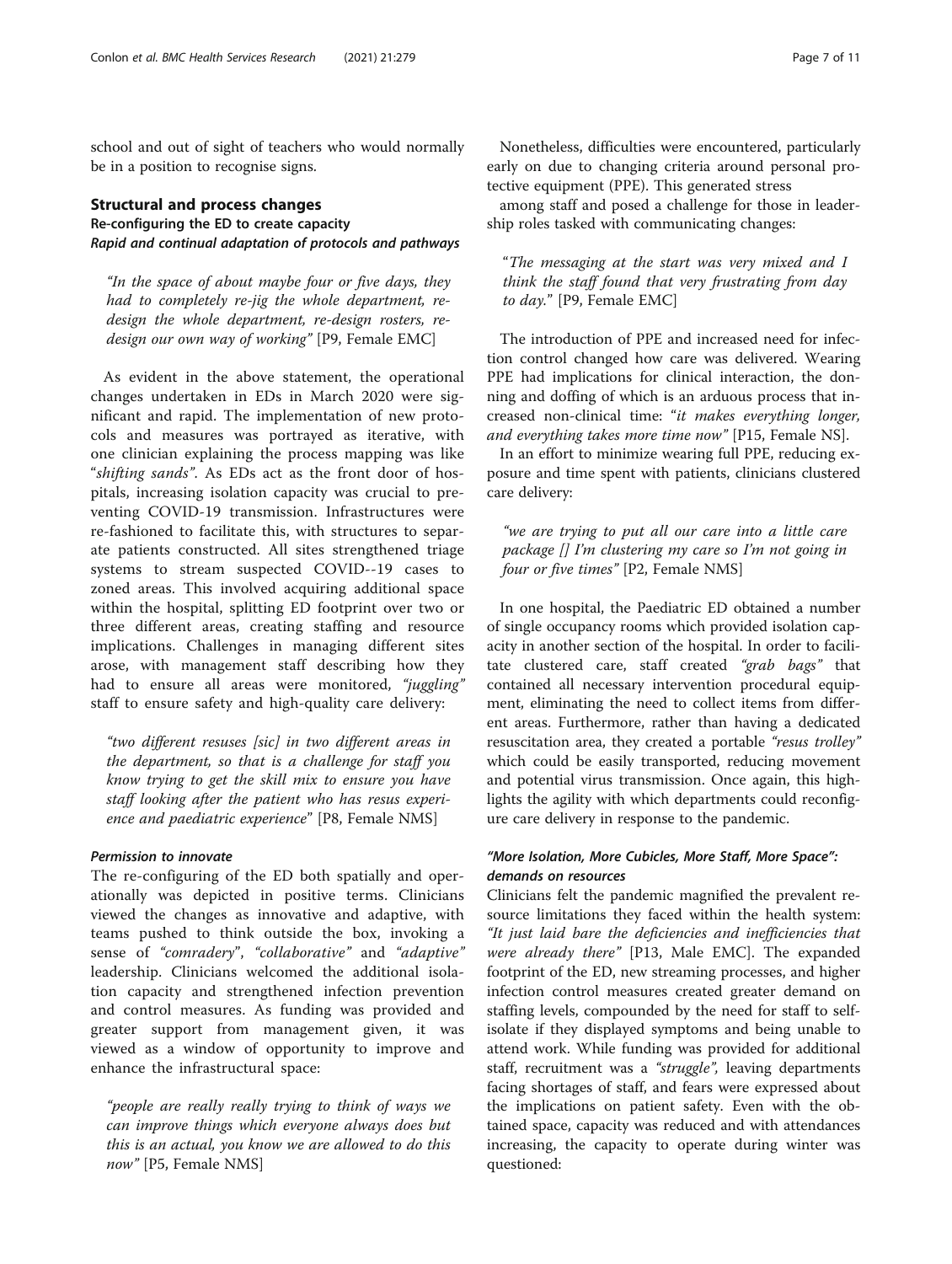"We now only have a capacity for 31 patients in our department at any one time...[]..We looked at December last year..[] … 90 something per cent of the time there are more than 30 patients in the department  $\ldots$   $\lceil \rceil$   $\ldots$  So you can see where we are going to run into problems with that" [P4, Female NMS]

Concerns about winter also extended to infection control, with clinicians indicating that EDs were struggling to implement social distancing, leaving some questioning the ability to maintain infection control standards:

"My concern is we won't have the staff to facilitate the standards we have at the moment with IP&C [Infection Prevention & Control] and social distancing and isolating patients, I think we are going to have a terrible winter" [P12, Female MSW]

### Quality and safety in care delivery processes Communication challenges

A number of challenges to the flow of care, particularly in relation to PPE, posed difficulty in communicating both with patients and colleagues. Clinicians explained the importance of engaging with younger children to gain trust, which was more difficult with PPE. This also extended to staff communication when treating patients, with clinicians stressing the importance of clear communication when administering drugs or other care. Many pointed out the inability to read facial expressions and other visual cues, thus the introduction of PPE demanded clearer communication mechanisms to prevent any risk to patients:

"So now people are behind masks, they're in robes, you can't take it for granted what drugs or what they're asking for, it could potentially lead to errors in care delivery because the communication now is different" [P7, Female NMS]

In one hospital, communication between social workers, who are typically present in the ED, and clinicians was affected when social workers were relocated to another area, which was thought to impact the care flow of patients in need of social worker support. Concern was expressed that the extra steps required to refer patients to social workers no longer co-located may lead to delayed referrals.

The need to reduce footfall in EDs required staff to work in smaller teams in resuscitation scenarios, which was described by some as "isolating" and required strict management to ensure only necessary staff were present. One clinician highlighted the potential for errors with a reduced team:

"We had a number of drug errors that probably shouldn't have occurred cos normally in a resus scenario you would have, you know, people standing together double checking, cross checking but behind a door it's very very difficult" [P13, Male EMC]

### Psychological challenges for staff

For some clinicians, anxiety was a recurrent theme, with concerns voiced about contracting COVID-19 and transmitting it to their families or communities. Clinicians also had to adjust to reduced social interaction with colleagues, with break rooms no longer a place they could congregate. Clinicians highlighted that a strong team dynamic is essential when working in an ED, and peer support vital when dealing with adverse outcomes, thus reduced informal social interaction between colleagues was having an impact:

"it was our room where we got to know our work colleagues you know …. or when we have a really traumatic event in resus and a patient dies it's the place we used to go to kind of take a break and have a chat, a quick chat about it. That's all gone, we can't congregate at all" [P4, Female NMS]

Uncertainty and anxiety were palpable for ED staff at the start of the pandemic, due to the media reports emerging from other European countries and the unknown of what was coming their way: "we didn't know what we were in for" [P8, Female NMS]. As mentioned above, winter season brings extra challenges for staff every year, however this year will be even more challenging and concerns for staff wellbeing was voiced, as one clinician put it, as frontline staff, they questioned "physically and emotionally what you can deliver" [P5, Female NMS].

### **Discussion**

This qualitative study aimed to outline the experiences of frontline staff delivering care in order to gain further insight into the trends of paediatric presentations to the ED during COVID-19, and the work practice adaptations introduced in the ED in the response to the pandemic. The findings contextualise the reduced use of emergency care during the initial months of the pandemic, and provide evidence to suggest concerns regarding contracting COVID-19 and misinterpretation of public health messaging may have contributed to delayed presentations by paediatric presentations at the ED. A rise in attendances for mental health reasons was identified by clinicians, suggesting psychosocial implications for children. Disruptions to healthcare delivered in the community resulted in unmet healthcare needs for some children, and the suspension of schools and community support services removed a safety net for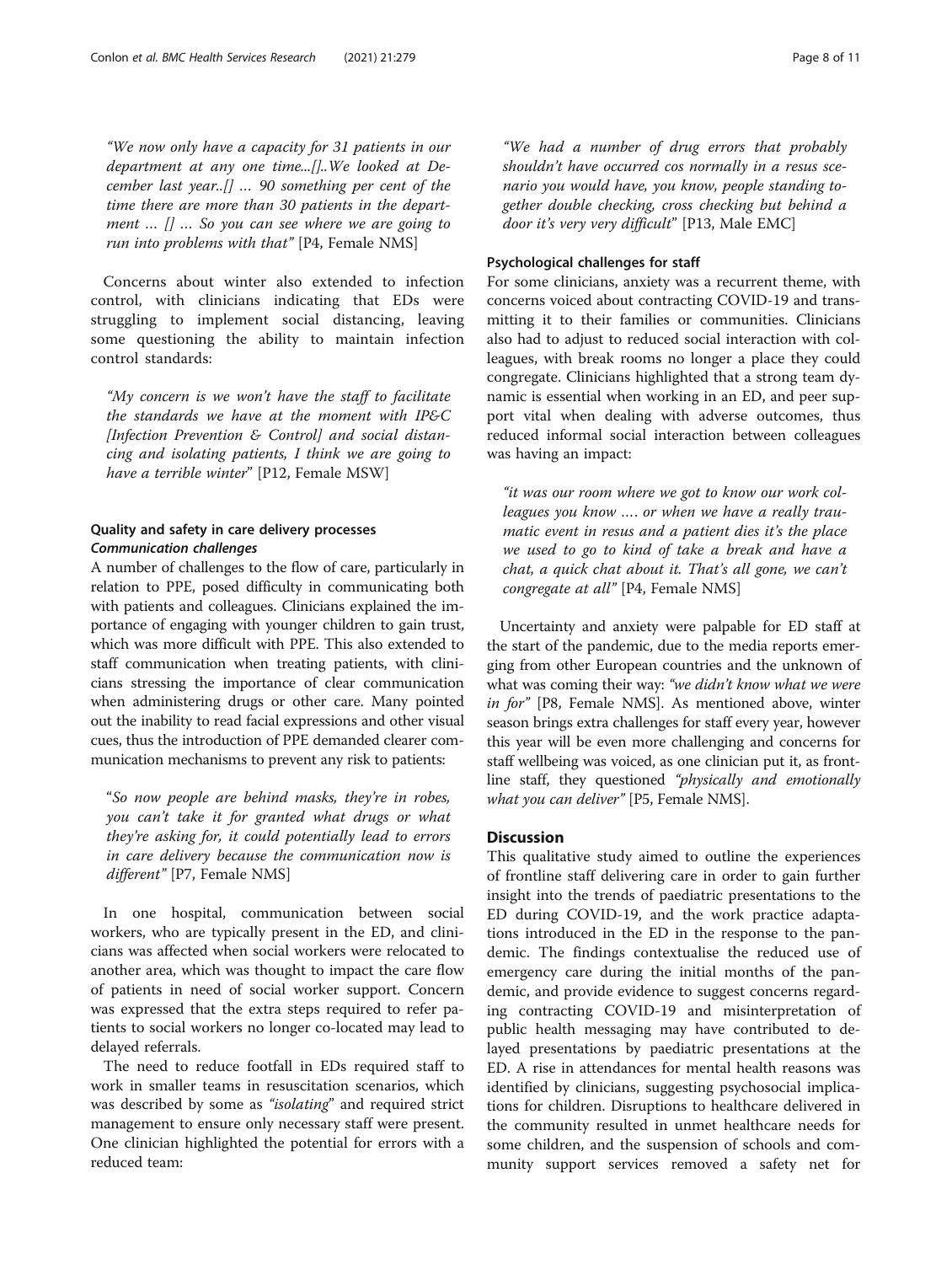vulnerable children at risk of neglect. This study also identifies a number of structural and operational changes undertaken to increase isolation capacity in EDs, with streaming and zoning crucial to this process. This had staffing and spatial implications, and with attendances rising, concerns were raised about the ability of EDs to maintain current infection control standards, particularly during the winter season. A number of innovative initiatives to deliver care were highlighted, and quality and safety challenges around communication identified. Finally, working on the frontline in the midst of a pandemic created uncertainty and anxiety, significantly impacted staff wellbeing and rapport.

The cases of delayed presentations outlined by clinicians supports the findings of previous studies [5, 7, 8] and this study provides further insight into this phenomenon, highlighting the impact of parental hesitancy to attend the ED due to COVID-19 [9]. Public health messaging clearly impacted parents faced with making decisions around seeking care for children, thus clear and uncomplicated communication is essential [9]. The positive reaction to infection control measures displayed by parents suggests that a public communication strategy, clearly outlining the measures in place at the ED, can help to combat fears and reassure parents to continue to present [7]. While it is more difficult to adequately assess the extent of avoidance of emergency healthcare, it is vital that children with complex needs can continue to access appropriate healthcare. Future studies should investigate the impact of the pandemic on this particular cohort and their families.

Difficulty in accessing primary and community services, including GPs, public health nurses, mental health and other community health services may be further exasperating parents' ability to access care for their children. Moreover, the reduction or suspension of educational, social and other community services and activities such as sports and youth outreach programmes, also raised issues around child protection for vulnerable children  $[8, 12]$ , as illustrated by the findings of this study. The pandemic likely exacerbated existing economic and health inequities, further impacting marginalised children [20] and vulnerable children may have been at risk of *"slipping through the net"*. The impact of lockdown may also have been felt more keenly by children with disabilities and chronic health conditions, whose families rely on support services and specialist schools [13, 21]. It is imperative that both short- and long-term support measures and contingency plans are implemented to prevent and alleviate the negative effects on these children [22].

Widespread disruption to mental health services, including repurposing of staff and facilities, has been identified at a time when they may be needed more than ever [23]. The conditions of imposed "lockdowns" may be having a negative effect on children's mental health [11], and as identified in this study and elsewhere [24], this is manifesting in rising psychosocial presentations at the ED, which may not be the most appropriate pathway to mental health care. As the pandemic continues to progress, policy makers and service providers must ensure the continued provision of essential health and social services, including targeted responses for those with existing conditions.

The implications of COVID-19 for PEDs were largely logistical. The scale of this pandemic has not been faced before in the western European context. A survey highlighted that planning and simulated responses were not carried out in over a third of PEDs across Europe, and guidelines that may be widely applicable across health systems to prepare and respond rapidly and effectively to the COVID-19 pandemic have been called for by those working in PEDs  $[14]$ . This study also highlighted the impact of resource poor services, particularly in relation to staffing levels and spatial limitations, which will progressively worsen during the winter season, bringing further logistical and clinical challenges [25], which must be considered in operational planning for further COVID-19 surges [26] and future public health crises. Strategies to lessen the burden on EDs through public health measures, strengthened access to primary care services, and other ways to deliver care must be enacted if children's healthcare needs are going to be sufficiently met. Finally, those working in paediatric EDs have been somewhat overlooked due to the lesser clinical impact of COVID-19 on children, and this study also provides evidence to suggest the impact on staff is considerable and should be examined further.

### Strengths and limitations

This study provides rich insight from frontline staff working in Ireland, however as the results are consistent with previous studies carried out in other countries [7, 8, 14] they may be applicable in other contexts. The multidisciplinary nature of the clinicians included in this study reflects a wide range of experiences. The findings are based on frontline staff's perception of parents' health seeking behaviour, and future research could further understand in this area. Data collection occurred at one point of time, after the first and most challenging wave when health services were largely unprepared for the pandemic.

### Conclusion

The spread of COVID-19 and subsequent polices to address the pandemic has had wide-reaching implications for children's health and wellbeing. Public health messaging has a role to play in ensuring children continue to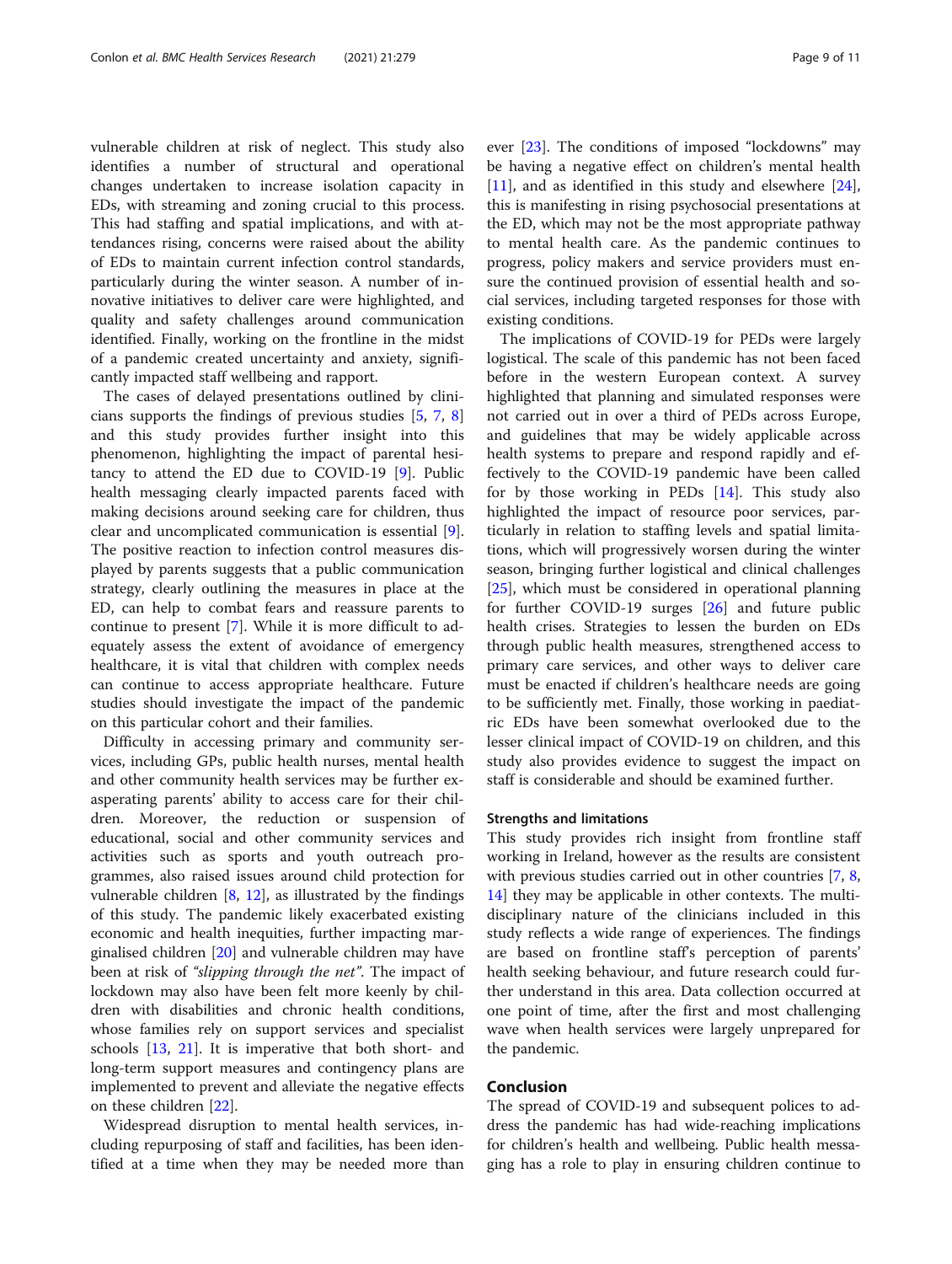receive appropriate healthcare when restrictions are placed on movement. The interruption to healthcare delivered in the community is manifesting in myriad ways in the ED, including in the rise of psychosocial presentations in children. EDs have shown innovation and agility in the structural and operational changes they have implemented to continue to deliver care to children, however resource limitations and other challenges must be addressed to ensure high quality care delivery and protect the wellbeing of those tasked with delivering this care.

#### Abbreviations

ED: Emergency department; GP: General practitioner; ICU: Intensive care unit; PED: Paediatric emergency department; PPE: Personal protection equipment

### Supplementary Information

The online version contains supplementary material available at [https://doi.](https://doi.org/10.1186/s12913-021-06284-9) [org/10.1186/s12913-021-06284-9.](https://doi.org/10.1186/s12913-021-06284-9)

#### Additional file 1.

### Acknowledgements

We acknowledge Grace O'Donnell (GO'D) for her contribution to the data analysis process. Many thanks to the participants for generously giving their time to participate in this study.

#### Authors' contributions

EN, TMcD and CC designed the study, and MB, FC, CD, CH and EMcA provided feedback. CC conducted data collection and analysis, assisted by EN and TMcD. CC prepared the manuscript, with substantial input from EN and TMcD. MB, FC, CD, CH and EMcA provided feedback and approved the final manuscript.

#### Funding

The study was funded by the Health Research Board (HRB) (Grant Number: COV19–2020-076). The funder had no role in the study.

#### Availability of data and materials

The datasets used and/or analysed during the current study available from the corresponding author on reasonable request.

### **Declarations**

### Ethics approval and consent to participate

The study was granted ethical approval by the COVID-19 National Research Ethics Committee (NREC) in Ireland (ref: 20-NREC-COV-034). All participants provided informed written consent prior to participating in an interview. All methods were performed in accordance with the relevant guidelines and regulations.

#### Consent for publication

Not applicable.

#### Competing interests

The authors declare that they have no competing interests.

#### Author details

<sup>1</sup>UCD Centre for Interdisciplinary Research Education and Innovation in Health Systems, UCD School of Nursing, Midwifery & Health Systems, University College Dublin, Dublin, Ireland. <sup>2</sup>Children's Health Ireland at Crumlin, Dublin; Women's and Children's Health, School of Medicine, University College Dublin; National Children's Research Centre, Dublin, Ireland. <sup>3</sup>REDSPOT, Emergency Department, Limerick University Hospital, Limerick, Ireland. <sup>4</sup>Cork University Hospital, Cork, Ireland. <sup>5</sup>Children's Health Ireland at Temple Street, Dublin, Ireland.

### Received: 20 January 2021 Accepted: 15 March 2021 Published online: 25 March 2021

#### References

- 1. Isba R, Edge R, Jenner R, Broughton E, Francis N, Butler J. Where have all the children gone? Decreases in paediatric emergency department attendances at the start of the COVID-19 pandemic of 2020. Arch Dis Child. 2020;105(7): 704.
- 2. Santana R, Sousa JS, Soares P, Lopes S, Boto P, Rocha JV. The demand for hospital emergency services: trends during the first month of COVID-19 response. Portuguese Journal of Public Health. 2020;38(1):30–6. [https://doi.](https://doi.org/10.1159/000507764) [org/10.1159/000507764.](https://doi.org/10.1159/000507764)
- 3. Ciacchini B, Tonioli F, Marciano C, Faticato MG, Borali E, Prato AP, et al. Reluctance to seek pediatric care during the COVID-19 pandemic and the risks of delayed diagnosis. Ital J Pediatr. 2020;46(1):1–4.
- 4. Dayal D, Gupta S, Raithatha D, Jayashree M. Missing during COVID-19 lockdown: children with new-onset type 1 diabetes; 2020.
- 5. Lazzerini M, Barbi E, Apicella A, Marchetti F, Cardinale F, Trobia G. Delayed access or provision of care in Italy resulting from fear of COVID-19. The Lancet Child & Adolescent Health. 2020;4(5):e10–1. [https://doi.org/10.1016/](https://doi.org/10.1016/S2352-4642(20)30108-5) [S2352-4642\(20\)30108-5](https://doi.org/10.1016/S2352-4642(20)30108-5).
- 6. McDonnell T, Nicholson E, Conlon C, Barrett M, Cummins F, Hensey C, McAuliffe E. Assessing the impact of COVID-19 public health stages on Paediatric emergency attendance. Int J Environ Res Public Health. 2020; 17(18):6719. [https://doi.org/10.3390/ijerph17186719.](https://doi.org/10.3390/ijerph17186719)
- 7. Roland D, Harwood R, Bishop N, Hargreaves D, Patel S, Sinha I. Children's emergency presentations during the COVID-19 pandemic. The Lancet Child & Adolescent Health. 2020 Aug 1;4(8):e32–3. [https://doi.org/10.1016/S2352-4](https://doi.org/10.1016/S2352-4642(20)30206-6) [642\(20\)30206-6](https://doi.org/10.1016/S2352-4642(20)30206-6).
- 8. Lynn RM, Avis JL, Lenton S, Amin-Chowdhury Z, Ladhani SN. Delayed access to care and late presentations in children during the COVID-19 pandemic: a snapshot survey of 4075 paediatricians in the UK and Ireland. Arch Dis Child. 2021;106(2):e8.
- 9. Nicholson E, McDonnell T, Conlon C, Barrett M, Cummins F, Hensey C, McAuliffe E. Parental hesitancy and concerns around accessing Paediatric unscheduled healthcare during COVID-19: a cross-sectional survey. Int J Environ Res Public Health. 2020;17(24):9264. [https://doi.org/10.3390/ijerph1](https://doi.org/10.3390/ijerph17249264) [7249264.](https://doi.org/10.3390/ijerph17249264)
- 10. Fegert JM, Vitiello B, Plener PL, Clemens V. Challenges and burden of the coronavirus 2019 (COVID-19) pandemic for child and adolescent mental health: a narrative review to highlight clinical and research needs in the acute phase and the long return to normality. Child Adolesc Psychiatry Ment Health. 2020 May 12;14(1):20. <https://doi.org/10.1186/s13034-020-00329-3>.
- 11. Panda PK, Gupta J, Chowdhury SR, Kumar R, Meena AK, Madaan P, et al. Psychological and Behavioral Impact of Lockdown and Quarantine Measures for COVID-19 Pandemic on Children, Adolescents and Caregivers: A Systematic Review and Meta-Analysis. J Trop Pediatrics. 2020 [cited 2021 Jan 7];(fmaa122);67(1). [https://doi.org/10.1093/tropej/fmaa122.](https://doi.org/10.1093/tropej/fmaa122)
- 12. Crawley E, Loades M, Feder G, Logan S, Redwood S, Macleod J. Wider collateral damage to children in the UK because of the social distancing measures designed to reduce the impact of COVID-19 in adults. BMJ Paediatr Open. 2020;4(1) Available from: [https://www.ncbi.nlm.nih.gov/](https://www.ncbi.nlm.nih.gov/pmc/articles/PMC7223269/) [pmc/articles/PMC7223269/](https://www.ncbi.nlm.nih.gov/pmc/articles/PMC7223269/). [cited 2020 May 26].
- 13. Caffo E, Scandroglio F, Asta L. Debate: COVID-19 and psychological wellbeing of children and adolescents in Italy. Child Adolesc Ment Health. 2020; Available from: <https://www.ncbi.nlm.nih.gov/pmc/articles/PMC7405398/>. [cited 2020 Nov 12].
- 14. Bressan S, Buonsenso D, Farrugia R, Parri N, Oostenbrink R, Titomanlio L, et al. Preparedness and Response to Pediatric COVID-19 in European Emergency Departments: A Survey of the REPEM and PERUKI Networks. Ann Emerg Med. 2020; Available from: [http://www.sciencedirect.com/science/a](http://www.sciencedirect.com/science/article/pii/S0196064420303668) [rticle/pii/S0196064420303668](http://www.sciencedirect.com/science/article/pii/S0196064420303668). [cited 2020 Oct 13].
- 15. Brick, Aoife, Walsh, Brendan, Keegan, Conor, Lyons, Seán. COVID-19 and emergency department attendances in Irish public hospitals [Internet]. ESRI; 2020 May [cited 2020 Jun 8]. Available from: [https://www.esri.ie/publica](https://www.esri.ie/publications/covid-19-and-emergency-department-attendances-in-irish-public-hospitals) [tions/covid-19-and-emergency-department-attendances-in-irish-public](https://www.esri.ie/publications/covid-19-and-emergency-department-attendances-in-irish-public-hospitals)[hospitals](https://www.esri.ie/publications/covid-19-and-emergency-department-attendances-in-irish-public-hospitals)
- 16. Parri N, Lenge M, Buonsenso D, Coronavirus Infection in Pediatric Emergency Departments (CONFIDENCE) Research Group. Children with Covid-19 in Pediatric Emergency Departments in Italy. N Engl J Med. 2020; 383(2):187–90.